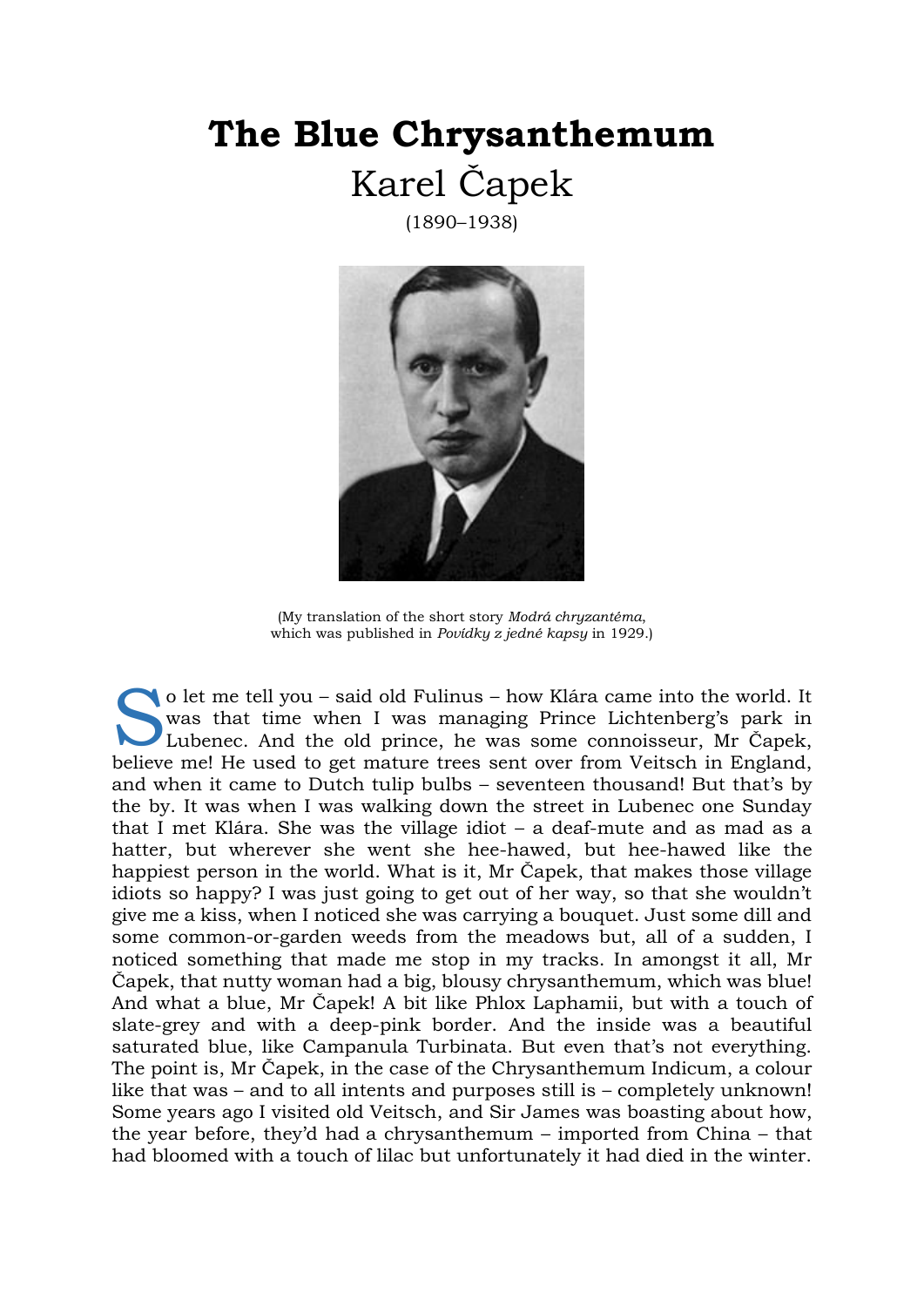And here was this cackling scarecrow of a woman with a chrysanthemum as blue as the bluest blue you can think of!

So there was Klára, warbling away happily and offering me her bouquet. I gave her a crown and pointed at the chrysanthemum. "Where did you get this from, Klára," I asked. But although she cackled and neighed enthusiastically I couldn't get any sense out of her. Even when I tried shouting and gesticulating it was no use. As she was determined to give me a hug I hurried off to the old prince, carrying that priceless blue chrysanthemum. "Your Excellency," I announced, "this miracle is growing somewhere in the vicinity. Let's go and look for it!" And he immediately sent an order to harness the horses and to fetch Klára, because we'd decided to bring her with us. But Klára had disappeared somewhere and couldn't be found. So we spent a good hour standing by the coach and cursing – the prince used to be in the dragoons. And we were still vituperating when, all of a sudden, Klára hove into view and, sticking her tongue out, she thrust a whole bunch of freshly picked blue chrysanthemums at me. The prince gave her a hundred-crown coin, but she was unimpressed and burst into tears – the poor thing had never seen a hundred-crown coin before. So I gave her a one-crown coin to calm her down and she soon began dancing and shouting. But we managed to get her up on the coach-box and then we pointed at the chrysanthemums: "Klára, take us to them!"

Up on the box, Klára was whooping for joy, but you can hardly imagine how scandalised His Excellency Mr Coachman was that he had to sit next to her. Not to mention that the horses were on the point of bolting whenever Klára yelled out. In a nutshell, a devilish journey. But after we'd been going for an hour and a half I said to the prince, "Your Excellency, we must have done at least fourteen kilometres."

"I don't mind if we do a hundred kilometres!" he muttered.

"Well," I said, "but Klára came back with the second bouquet after an hour. So the place can't be further than three kilometres from Lubenec. At which the prince shouted up to the box, pointing at the blue chrysanthemums as he did so, "Klára, where do they grow? Where did you find them?"

But Klára just pointed ahead and carried on cackling. I suppose she was enjoying the ride. But, dear God! I thought the prince would do her an injury, he had such a temper on him! Meanwhile the foam was dripping from the horses' mouths, Klára was crowing away, the prince was cursing and I was trying to think how on earth we'd find the blue chrysanthemums. "Your Excellency," I said, "this is no use. We'll have to do it without Klára. We'll get a compass and draw a circle on the map, with a three-kilometre radius from Lubenec. Then we'll divide it into segments and go looking from house to house."

"But look here!" said the prince, "there aren't any parks within three kilometres of Lubenec."

"That's alright," I said. "We'd find bugger-all in a park, unless we were looking for ageratum or kanna. Have a look here at the bottom of the stalk. Can you see that tiny bit of earth? That's not humus. It's sticky yellow stuff, most likely manured with human waste. And the leaves are full of pigeon shit, so we'll have to look somewhere where there are lots of pigeons. Most likely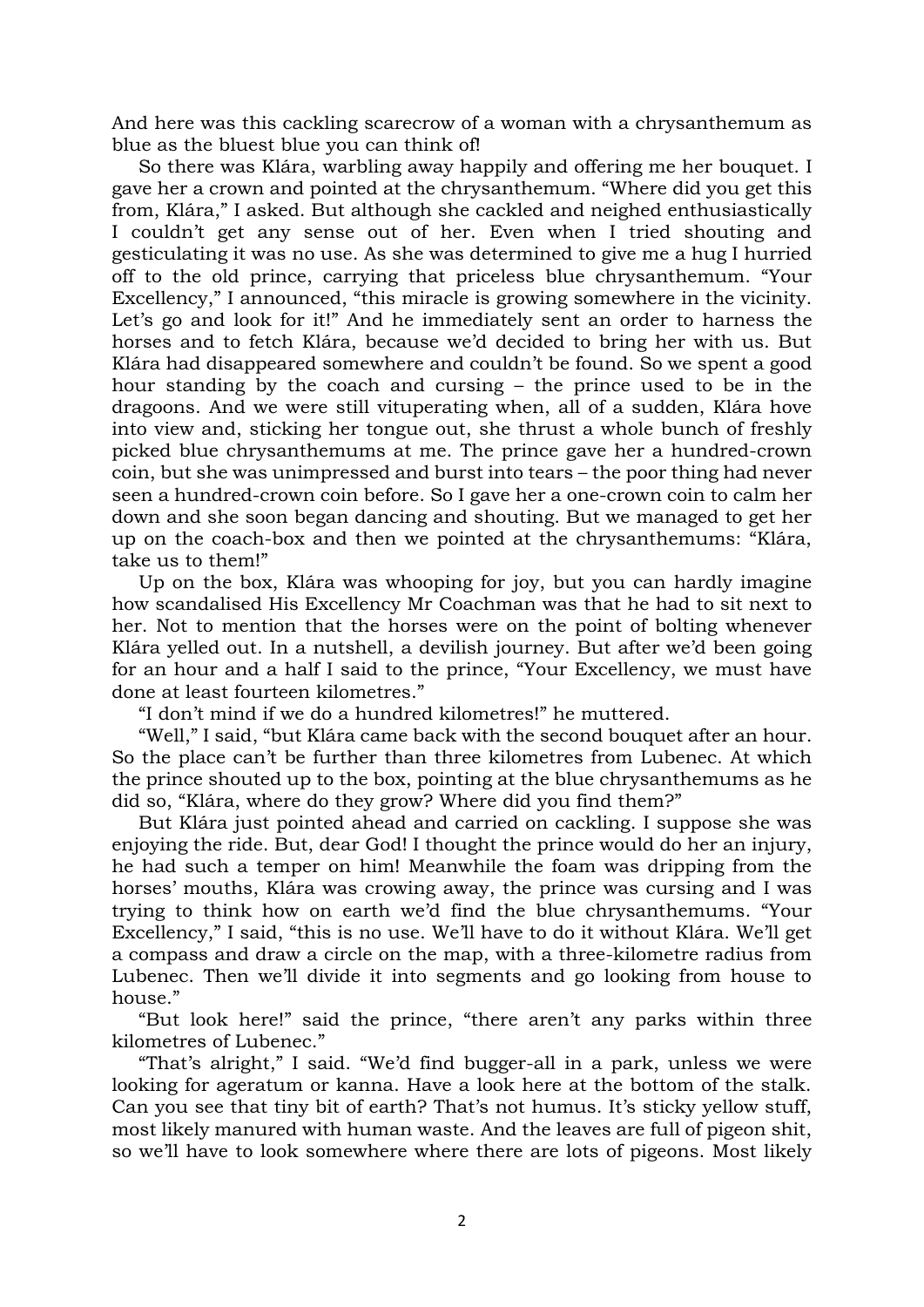beside a picket fence, because you can see here on this leaf a little bit of spruce bark that's shaved off. So there we have a definite lead."

"What do you mean?" said the prince.

"Well, simply that we'll have to search every cottage within a radius of three miles. We'll split into four groups: you, me, your gardener and my assistant Vencl, and off we go!"

The next morning the first thing that happened was that Klára brought me another bouquet of blue chrysanthemums. Then I went off to search my patch. I stopped in every pub, drank a glass of warm beer, ate some little cheeses and enquired about blue chrysanthemums. And, Mr Čapek, I can't begin to tell you the awful diarrhoea I had from all that cheese. And it was so hot, as it can be sometimes at the beginning of September, and I had to drag myself to every cottage and put up with the most uncouth behaviour, because the people thought I was either a lunatic, a spy or some official busybody. But, by the evening, one thing was certain: there weren't any blue chrysanthemums in my patch. And they didn't find any in the other three either. Which didn't stop Klára bringing yet another bunch of the things.

Now, as you know, a prince is a big noise when all's said and done. So he summoned all the policemen, gave each of them a blue-chrysanthemum flower and promised them goodness knows what if they could find where it grew. And policemen, of course, they're educated people, they read the newspapers and that sort of thing. Not to mention that they know every inch of their area and wield considerable influence. And in the end, Mr Čapek, not only the six policemen, but also the night watchmen, the mayors of the local villages, and the schoolchildren and their teachers, together with a group of gypsies, went crawling through every bit of ground within three kilometres, they picked specimens of every sort of plant they could find and brought them back to the palace. I kid you not, there were more flowers than at Corpus Christi, but I don't need to tell you there wasn't one single blue chrysanthemum among them. And we'd kept Klára under watch the whole time: the previous evening she'd run off and, just after midnight, had brought me an armful of blue chrysanthemums. So we'd put her in the local lock-up so she wouldn't pick all the remaining flowers. But we were at our wits' end. It was like a magic trick! After all, the area wasn't that large!

Now I know a man can be coarse when he's in dire straits or when he's met with failure. But when the prince got so furious that he told me I was as big an idiot as Klára, I told him I wasn't going to be sworn at by an old cretin like him and stormed off to catch the train. And I've never been back to Lubenec since then. But when I was sitting in the wagon and the train had got going I burst into tears, just like a little child, Mr Čapek. It was the thought that I was leaving the blue chrysanthemums and would never see one of them again. And so I was looking out of the window, with tears rolling down my cheeks, when all of a sudden I saw something blue beside the track. Mr Čapek, I couldn't help myself: I flew out of my seat and pulled the emergency lever, and promptly went tumbling into the opposite seat. That was how I broke this finger. And when the conductor came running up I burbled something about how I'd left something behind in Lubenec. And I had to pay a blinking fine before he'd let me get off. So there I was, Mr Čapek, cursing like a navvy and hobbling along the track towards that bit of blue. *You idiot*, I told myself. *It's*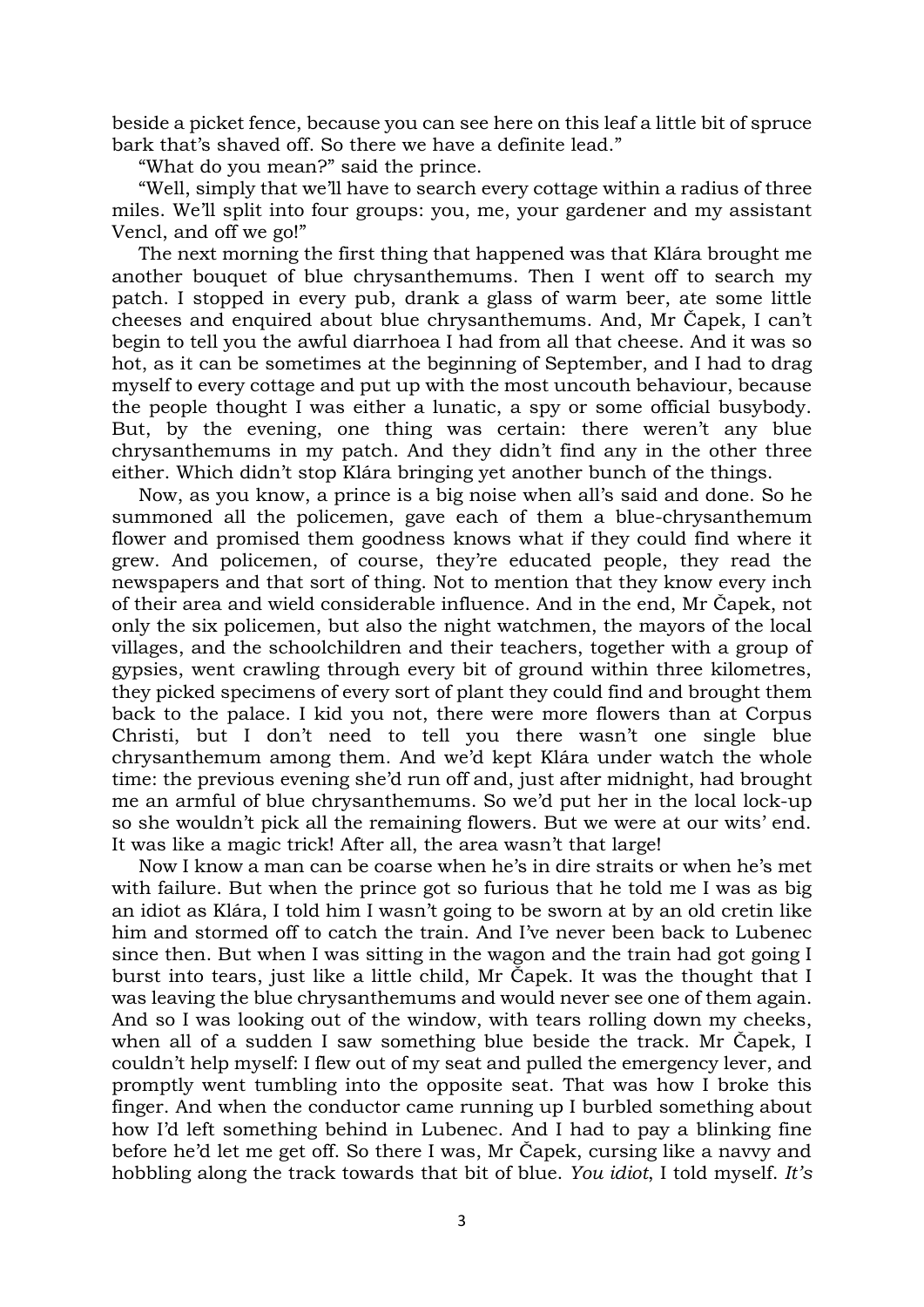*probably just autumn asters or some other common-or-garden blue flowers, and you've just paid a king's ransom for the privilege!* I went about five hundred metres and I was just thinking that it couldn't have been that far back, that I'd missed it, or that I'd imagined the whole thing, when I saw, on a little embankment, a railway watchman's cottage, and behind the picket fence at the end of his garden there was something blue. And blow me if it wasn't two clumps of the blue chrysanthemums!

"Excuse me!" I shouted out to him over the fence. "Where did you get these flowers?"

"Them blue ones?" said the watchman. "Oh, them's what was left by Čermák, the watchman what was here before me before he passed away. But you can't walk along the track here, Mr! There's a notice what says, 'Walking along the track forbidden'. So what are you up to, walking along the track?"

"How can I get up to you, my friend?" I asked.

"Along the track," he said. "But no-one's allowed to walk along the track. So what are you up to, eh? Clear off, you blasted vagabond! but you're not allowed to walk along the track."

"So how am I meant to, you know, clear off?"

"It's all one to me," the watchman shouted, "but you can't walk along the track."

So I sat down on the bank and had another go: "Would you sell me those blue flowers, my dear fellow?"

"No I won't," he grumbled. "And get your arse out of here! You're not allowed to sit there."

"Why not?" I said. "There's no notice saying I'm not allowed to sit here. You can't walk here, but I'm not walking."

That stopped him in his tracks, so he restricted himself to just cursing at me over the fence. But he must have been a lonely old soul, living out there, and after a while he stopped cursing and started muttering to himself. Half an hour later he came out to have a look up and down the track.

"Right," he said, stopping beside me. "Are you going to clear off out of it or not?"

"I can't," I said. "It's forbidden to walk along the track and there's no other way out of here."

The watchman frowned. "Alright," he said after a while, "when I goes over to the level-crossing gate, get lost along the track. At least I won't see you when you does it." I thanked him profusely and, when he went to the gate, I hopped over the fence into his garden and dug out the two clumps of blue chrysanthemums with his own spade. Yes, Mr Čapek, I stole them. I'm an honest chap, and I've only stolen on seven occasions. Flowers each time.

An hour later I was sitting in a train carrying those stolen blue chrysanthemums home with me. When we went past the watchman's home he was standing there with his little flag and scowling like the devil. I waved at him with my hat, but I think he didn't recognise me.

So you see, Mr Čapek, because of that ENTRY FORBIDDEN sign, it hadn't occurred to anyone, neither to us, nor the policemen, nor the gypsies, nor the children, that that would be a good place to look for the blue chrysanthemums. Such is the power of an ENTRY FORBIDDEN sign, Mr Čapek! For all I know, there may well be blue primroses, or the tree of